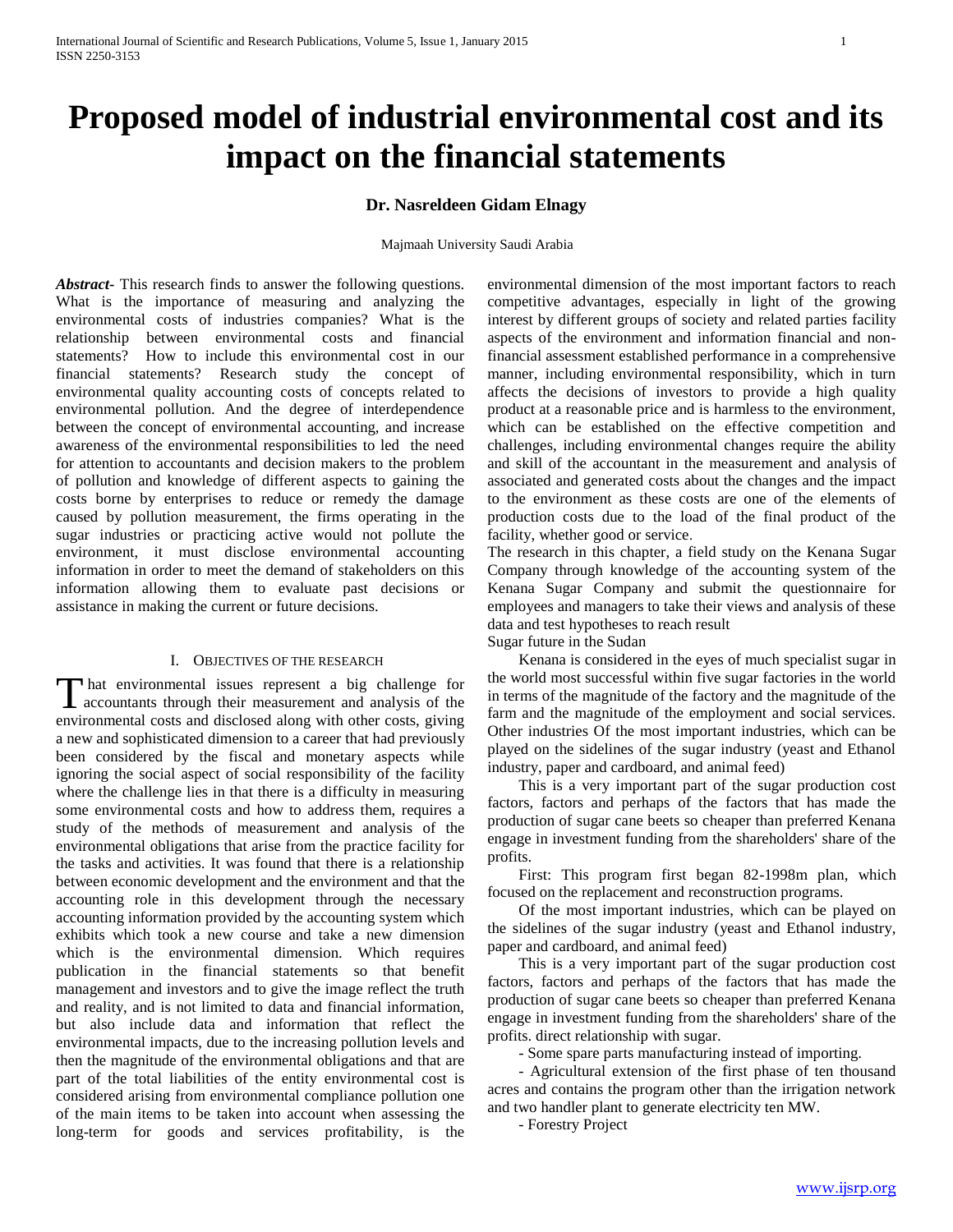The second plan was the first purpose other than to continue the expansion of sugar production and improve quality even keep pace with global market entry requirements in diversity adding new products, the company's projects in order to avoid the risk of relying on a single production and is based on maximizing the benefit of the asset value in the first place, and these projects are:

- Forestry Project

- Workshops run commercially

 Outline of ethanol (biofuels) Can biofuels (Ethanol ) of sugar cane crops, corn, oilseeds (soybeans, Aljtrova), the remnants of wheat, rice, cotton, trees, grasses and manure and organic waste, as well as cellulosic ethanol from crop residues. Attention to energy crops went recently for the purpose of reducing the emission of carbon dioxide in the air, prompting the use of biomass other sources of renewable energy instead of fossil fuels, and for this and other reasons to use in some countries, including increase agricultural production and reduce dependence on imported oil. The following table shows the amount of annual global production of some crops used for the purpose of energy Biofuel uses:

 Electricity production and transport Developmental effects for the production of biofuels

 1. The use of bioethanol separate or mixing with gasoline and diesel for use in various aspects.

 2. Use these results in an increase in the demand for raw materials for the production of biofuels, which means allocating more land for this purpose. But the lack of experience and risk factor may limit the turning farmers Vantage these raw materials is the production of crops with little use of these risks provider and result in the transfer of resources to rural areas.

 3. Provide employment opportunities for rural and agricultural high wages and affects others factories in the countryside or to transfer the basic raw materials for factories infrastructure.

 4. Provide energy to produce electricity locally, which helps to create a local industrial base.

5. The export of these materials product.

Warnings that must be observed:

 1. Use and allocation of agricultural resources (such as land and water)

 2. The overall environmental impact of biofuels (marginal lands, forests, industrial waste.

 3. Integration of small-scale producers in the market and their conversion to produce these crops.

4. Access to technology.

 5. The conversion of land for the cultivation of a single crop, which leads to malfunction of biodiversity and the method of cultivation and processing of raw materials.

 6. Food security as may be competition on food crops, but produces an opportunity to increase the production of these crops, as well as the production of other crops using the appropriate marginal lands not suitable for the production of food crops

 The development of bio fuels trade: - The biggest producers of biofuels Brazil (the biggest source of ethanol), the United States and China, respectively, Europe is the largest producer of bio-diesel.

 - International trade has grown significantly in the ethanol in the past years, Brazil's exports have increased from 200 000 Ton in 2000 to 1.8 million tons in 2004.

 - There is an increase in the trade of vegetable oils in the past few years for several reasons, including the demand for the production of biodiesel.

Bio-fuel production in developing countries and challenges:

 1. export competition: With the cost of production in a few developing countries, but that a small market may face tariff barriers to the entry into force of the developed countries.

 • Sudan has all the natural resources, human and material, and highlights the potential for a giant producer of ethanol in the world.

 • Sudanese sugar industry in general and in particular Kenana qualified and ready for the start of the project has been initiated Kenana Ethanol establishing new ethanol plant in Kenana card 66 million liters per year, begin commercial production in 2008.

 • a proposal to measure the environment costs Based on the progress of the past experiences of developed countries in the field of accounting researcher suggests that the measurement of information relating to environmental costs in the financial statements for the Kenana Sugar Company to include the cost of environmental three parts: The first measurement of environmental costs The second measurement and of environmental liabilities The third measurement of general information regarding the environmental accounting

#### II. PROPOSED MODEL TO INCLUDE THE INDUSTRIAL ENVIRONMENTAL COST ON FINANCIAL STATEMENT

 Proposed budget preparation, including environmental costs:

 The purpose of preparing the annual budget for the Kenana Sugar Company, a team from an accounting costs will arrange for it after rooming administration directives, which usually are as follows:

 1 Target / plan for the annual production (Products types and volume of products).

 2 / The light that defines the expected output and the cost of materials as used in production quantities.

 3 / also/ specify other direct and indirect costs and overhead costs depending on the volume of activity.

 4 / To the competent authorities of the environment based on the development of appropriate financial estimates for the work of research and development and mechanisms to measure the damage to the environment and the fight against environmental pollution and all the necessary protection of the environment within the annual budget of the Company until the adoption and exchange them when the lieutenant.

 5 / Then calculates the cost per unit produced, the profit margin is added to determine the selling price to determine the total size of the company's profits during the year to achieve Environmental costs of Kenana Sugar Company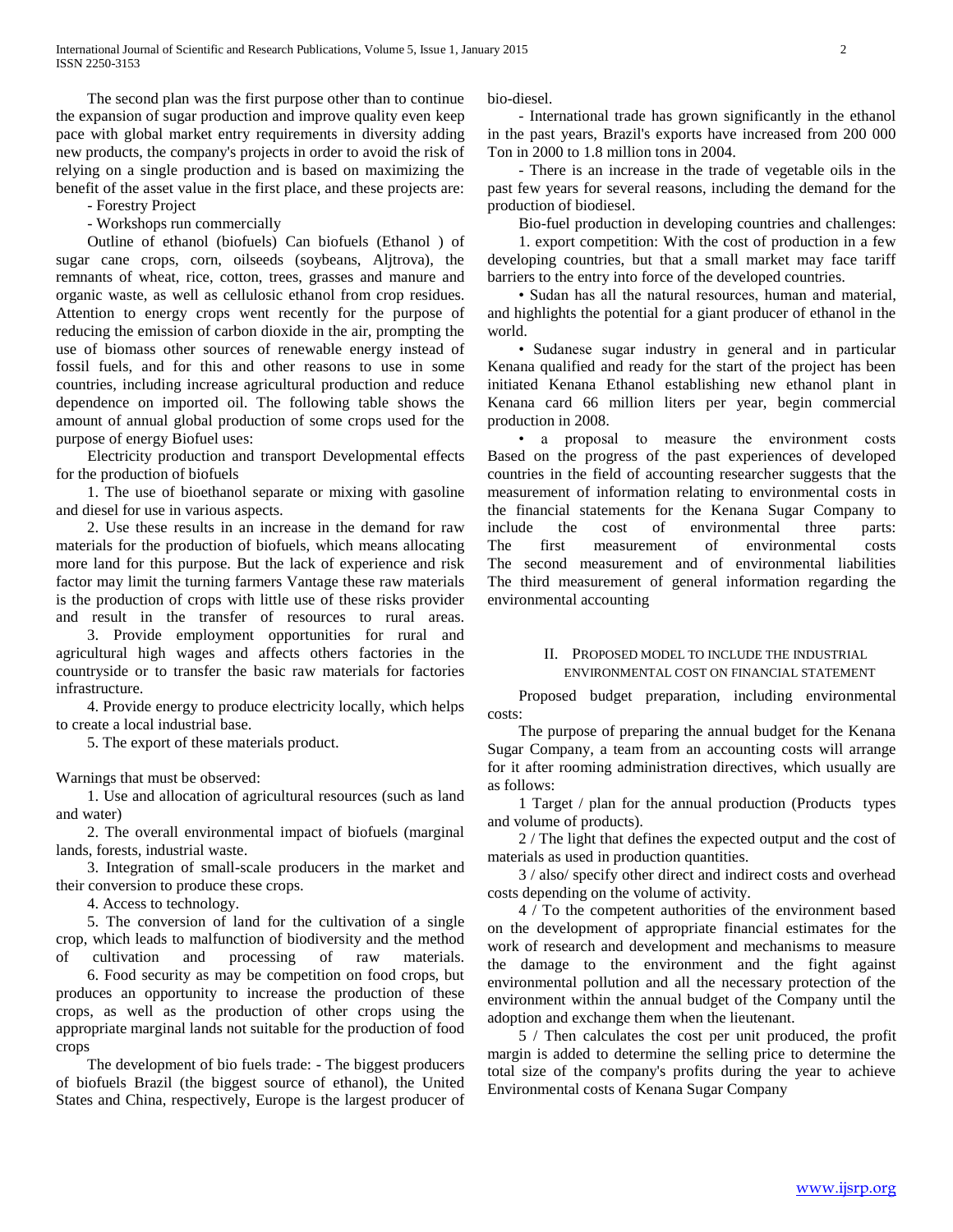| Data                                          | Invest. | Implementation | Amount |
|-----------------------------------------------|---------|----------------|--------|
|                                               | amount  | details<br>and | paid   |
|                                               |         | effects        |        |
| Environmental costs to<br>reduce<br>1/<br>the |         |                |        |
| environmental impacts of the production and   |         |                |        |
| activity<br>the<br>service<br>of              |         |                |        |
| Details                                       |         |                |        |
| $2/$ environment, the cost                    |         |                |        |
| 3 / total cost to the environment             |         |                |        |
| trading cost of resource<br>protection        |         |                |        |
| The cost of the environment in the first      |         |                |        |
| production,<br>etc.                           |         |                |        |
| Environmental costs and other administrative  |         |                |        |
| activities                                    |         |                |        |
| Environmental<br>costs in research<br>and     |         |                |        |
| development                                   |         |                |        |
| Environmental costs in social activities      |         |                |        |
| Costs<br>of<br>environmental<br>damage        |         |                |        |
| amounts during the period<br>Inter other      |         |                |        |
| Inter amounts of research and development for |         |                |        |
| the<br>period                                 |         |                |        |
| The value of the return of the item 1.3       |         |                |        |
| The value of the return of item 2             |         |                |        |

Figure above shows preventive environmental costs and prevent environmental pollution, including water, air, noise, odors and soil, climate change and other environmental changes. After obtaining the final result to the list of environmental costs and the grounds revenues Investment environmental and recycling and other revenues, add this result to the list of gains and losses either cost added to the cost or return and added to other revenues, as shown in the figure below

## **Proposed Model Kenana Sugar Company Limited Budget of profit and loss account for financial year.**.............

|               | <b>Molasses</b> | <i>Other</i><br>Feed | Ethanol    | Sugar,       | <b>Totals</b> |
|---------------|-----------------|----------------------|------------|--------------|---------------|
| Sales         | 25,000,000      | 52,500,000           | 75,140,000 | 537,820,000  | 690,460,000   |
| <i>Other</i>  | 10,000,000      | 5,400,000            | 6,380,000  | 32,250,000   | 54,030,000    |
| incomee       |                 |                      |            |              |               |
| Total         | 35,000,000      | 57,900,000           | 81,520,000 | 570,070,000  | 744,490,000   |
| revenue       |                 |                      |            |              |               |
| Direct cost   | 4,400,000       | 14,500,000           | 43,200,000 | 260,500,000  | 322,600,000   |
| Molasses      |                 | 7500,000             |            | (7,500,000)  |               |
| Electricity   |                 |                      | 85,000     | (85,000)     | $\theta$      |
| costs         |                 |                      |            |              |               |
| Water vapor   | 1,500,000       | 1,500,000            | 1,500,000  | (4,500,000)  | $\theta$      |
| costs         |                 |                      |            |              |               |
| production    | 4,000,000       | 4,000,000            | 4,000,000  | (12,000,000) | $\theta$      |
| costs         |                 |                      |            |              |               |
| Tot.<br>gross | 30,600,000      | 43,400,000           | 38,320,000 | 309,570,000  | 421,890,000   |
| profits       |                 |                      |            |              |               |
| Sales and d.  | 1,300,000       | 2,700,000            | 7,000,000  | 30,100,000   | 41,100,000    |
| costs         |                 |                      |            |              |               |
| City<br>serv. | 3,200,000       | 7,100,000            | 9,700,000  | 60,900,000   | 80,900,000    |
| Costs         |                 |                      |            |              |               |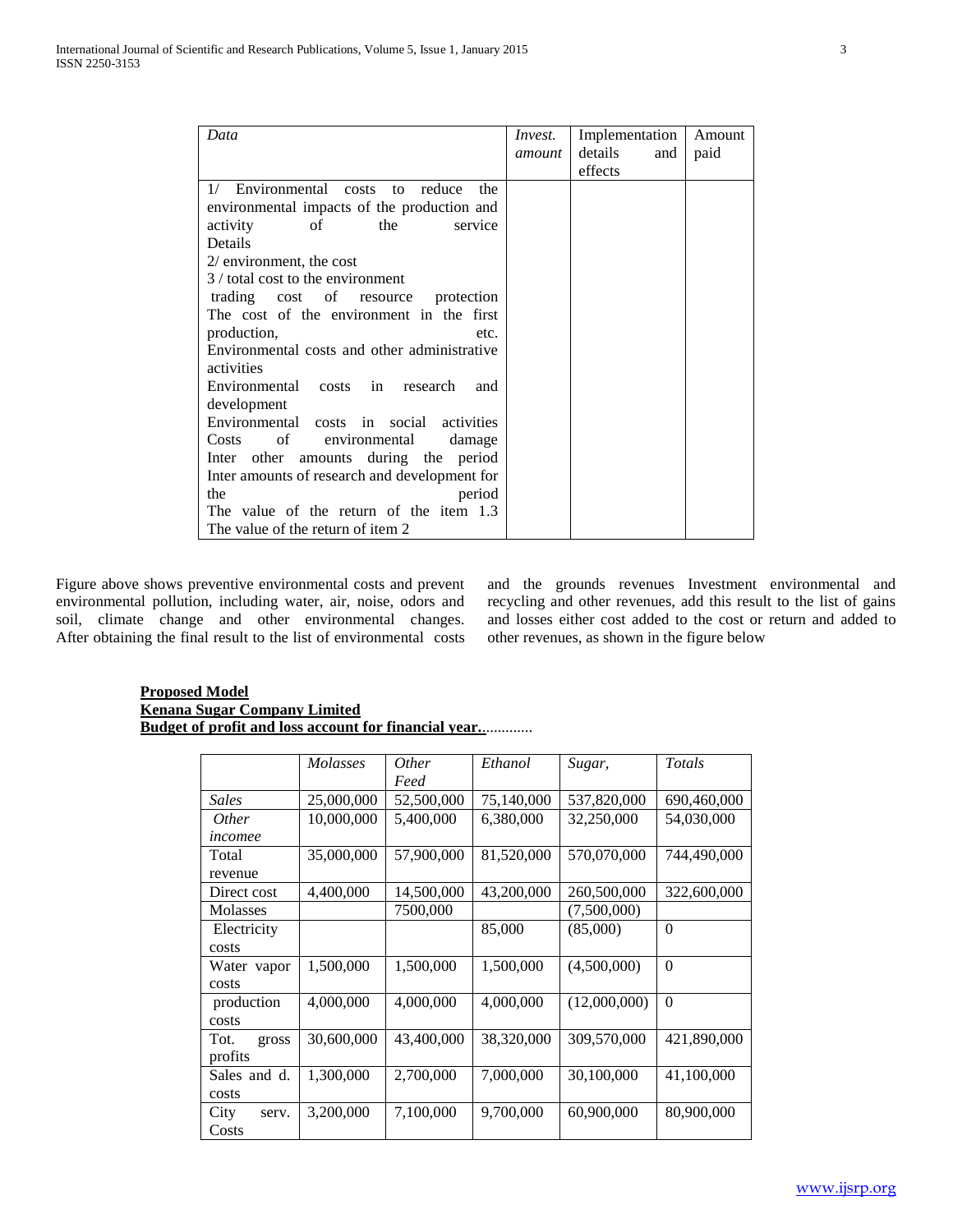| F. assistance | 13,300,000 | 5,400,000  | 7,500,000  | 25,700,000  | 50,800,000  |
|---------------|------------|------------|------------|-------------|-------------|
| costs         |            |            |            |             |             |
| Environment   | 2,400,000  | 571,000    | 396,000    | 34,700,000  | 38,200,000  |
| <b>cost</b>   |            |            |            |             |             |
| Total costs   | 20,200,000 | 15,800,000 | 24,000,000 | 151,000,000 | 211,000,000 |
| Net profit    | 10,400,000 | 27,600,000 | 14,320,000 | 158,570,000 | 210,890,000 |

These costs shows in a clear and explicit in the financial statements the company makes more confidence approaching interested in the environment and puts them in a matrix environment sponsoring companies which qualify for ISO certification. This cost of the show within the administrative costs incurred after the product gross profit and pre-payments, which are subject to tax The environmental costs, which we are always at hand to Accounts company clearly Within the costs that we have mentioned before also clear in the financial statements. And thus can be added to these amounts among other costs according to what is described in this model and therefore the quality of the environment are added costs, which have been measured to tons of sugar and these costs also appear in other financial statements clearly in profit and loss account, end of period

#### **Annual balance sheet**

| <b>Liabilities</b>                      | <b>Assets</b>                  |  |
|-----------------------------------------|--------------------------------|--|
| Fixed                                   | <b>Human Resources</b>         |  |
| 1/Machines / equipment / help in        | labour Training                |  |
| preserving the environment              | Loans from banks for the       |  |
| 2 / buildings used to preserve<br>the   | development of research        |  |
| environment                             | recycling<br>and<br>and        |  |
| 3 / machines and machines help to       | investments environment        |  |
| preserve the <b>environment</b>         |                                |  |
| Current                                 | <b>Allocations</b>             |  |
| 1/dedicated to environmental protection | 1 / to<br>counter              |  |
| investments                             | environmental damage to        |  |
| 2 / Dedicated Exchange accounts on      | pollution<br>water             |  |
| environmental protection                | $2 /$ to counter air pollution |  |
|                                         | 3 / workers to cope with       |  |
|                                         | the treatment of pollution     |  |
|                                         | and environmental              |  |
|                                         | damage                         |  |
|                                         | 4 / to meet<br>the             |  |
|                                         | environmental damage of        |  |
|                                         | pollution and chemical         |  |
|                                         | <b>NOISE</b>                   |  |

 Been clarified and show the fixed assets and traded, which provides environmental quality services of prevention and treatment of environmental pollution and also the obligations of human resources towards training and loans from banks for use in environmental sanitation and to do any kind of investment to reduce the environmental costs and also the work of the financial allocations to cope with environmental Pollution and the treatment of workers as a result of environmental pollution and chemical pollution damage.

 These environmental items appear in a clear and explicit in the balance sheet to show the position.

 Through the well-known accounting and which is always a statement of the operating budget models researcher suggests environmental costs add to the list of the estimated annual budget and drawers those cost

## III. RESULTS

 The results of the study on the lack of the concept of accounting for the quality of the environmental costs are clearly within the Kenana Sugar Company for the sugar and Ethanol industry achieved the following objectives:

 A - Calendar to calculate the true environmental costs of the investment project and see the size of the environmental performance of the interior and out flows of the project costs.

 (B) The environmental performance evaluation of current practice in industrial installations sugar and ethanol industry Sector system does not fit the modern environmental variables.

 (C) The industrial facilities sugar and ethanol industry sector do not apply environmental accounting system, and there have any standards to reduce environmental pollution and preserving the environment.